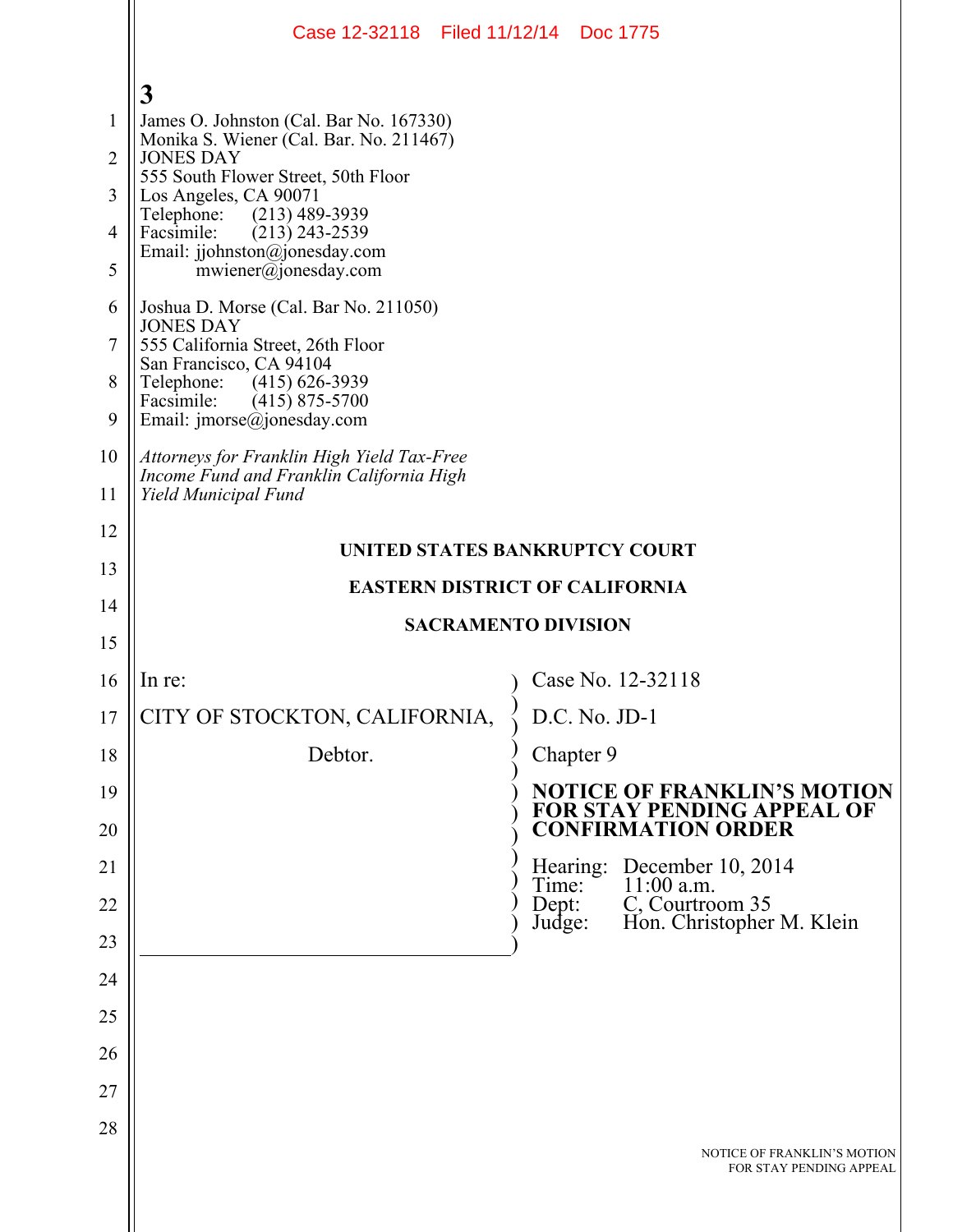## Case 12-32118 Filed 11/12/14 Doc 1775

## **TO ALL PARTIES IN INTEREST:**

1

2

3

4

5

**PLEASE TAKE NOTICE** that Franklin High Yield Tax-Free Income Fund and Franklin California High Yield Municipal Fund have moved for a stay pending appeal of the Court's forthcoming order confirming the *First Amended Plan For The Adjustment Of Debts Of City Of Stockton, California, As Modified (August 8, 2014)* [DN 1645] (the "Motion").

6 7 8 The Motion will be heard on December 10, 2014 at 11:00 a.m., by the Honorable Christopher M. Klein, Chief United States Bankruptcy Judge, in Courtroom C of the United States Courthouse, 501 I Street, Sacramento, California 95814.

9 10 11 12 13 14 15 16 17 18 19 20 21 22 23 24 25 26 27 28 Pursuant to Local Bankruptcy Rule  $9014-(f)(1)(B)$ , opposition, if any, to the granting of the Motion must be in writing, served on the persons identified below, and filed with the Court by the responding party by not later than **November 26, 2014** (14 days prior to December 10, 2014). Any such opposition must be accompanied by evidence establishing its factual allegations. Without good cause, no party shall be heard in opposition to the Motion at oral argument if written opposition has not been timely filed. Failure of a responding party to timely file written opposition may be deemed a waiver of any opposition to the granting of the relief requested in the Motion. Any opposition to the Motion must be served on each of the following as counsel to the moving parties: James O. Johnston Monika S. Wiener JONES DAY 555 South Flower Street, 50th Floor Los Angeles, CA 90071 jjohnston@jonesday.com mwiener@jonesday.com Joshua D. Morse JONES DAY 555 California Street, 26th Floor San Francisco, CA 94104 jmorse@jonesday.com